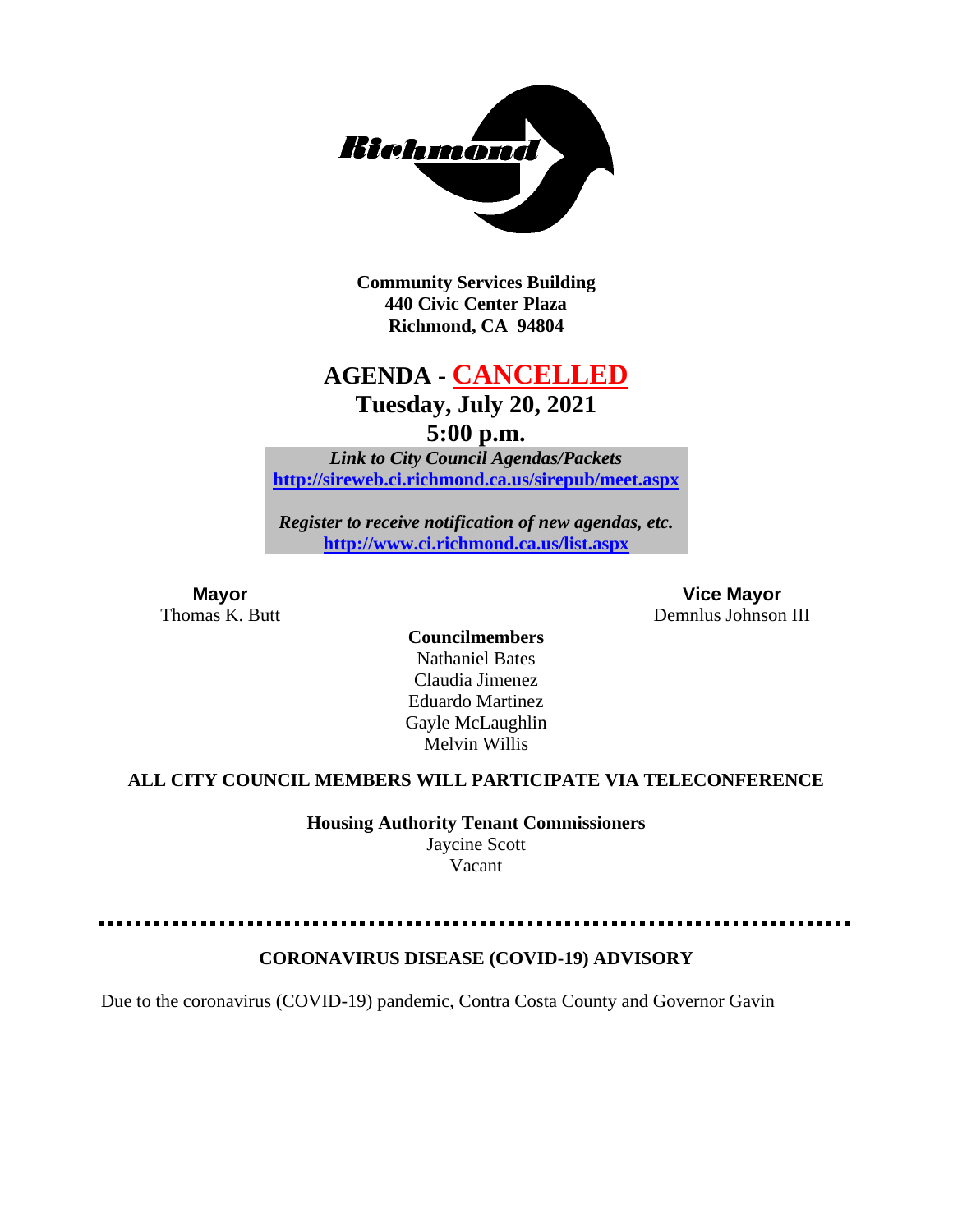Newsom have issued multiple orders requiring sheltering in place, social distancing, and reduction of person-to-person contact. Accordingly, Governor Gavin Newsom has issued executive orders that allow cities to hold public meetings via teleconferencing. Both **<https://www.coronavirus.cchealth.org/>** and **[http://www.ci.richmond.ca.us/3914/Richmond-](http://www.ci.richmond.ca.us/3914/Richmond-Coronavirus-Info)[Coronavirus-Info](http://www.ci.richmond.ca.us/3914/Richmond-Coronavirus-Info)** provide updated coronavirus information.

DUE TO THE SHELTER IN PLACE ORDERS, attendance at the City of Richmond City Council meeting will be limited to Council members, essential City of Richmond staff, and members of the news media. Public comment will be confined to items appearing on the agenda and will be limited to the methods provided below. Consistent with **Executive Orders N-29-20 and N-08-21** this meeting will utilize teleconferencing only. The following provides information on how the public can participate in this meeting.

### **How to watch the meeting from home:**

- 1. KCRT Comcast Channel 28 or AT&T Uverse Channel 99
- 2. Livestream online at<http://www.ci.richmond.ca.us/3178/KCRT-Live>

### **Public comment may be submitted by mail, email and/or Zoom video conference in the manner that follows; provided that no member of the public may submit more than one verbal comment per agenda item.**

- **1.** Via mail received by 1:00 p.m. the day of the meeting, sent to 450 Civic Center Plaza, 3rd Floor, Office of the Clerk, Richmond, CA 94804.
- **2.** Via email to [cityclerkdept@ci.richmond.ca.us](mailto:cityclerkdept@ci.richmond.ca.us) by 1:00 p.m. the day of the meeting.

Emails *MUST* contain in the subject line 1) public comments – Open Session prior to Closed Session; 2) public comments – Open Forum; or 3) public comments agenda item  $#$ [include the agenda item number]. All such email will be posted on-line and emailed to the City Council before the meeting is called to order. **No individual email will be read into the record. Due to the high volume of emails received, emails that do not contain the correct identifying information in the subject line may be overlooked and may not become part of the record. Email received after 1:00 p.m. will be posted on-line following the meeting as part of the supplemental materials attached to the meeting minutes.**

**3.** Via Zoom by video conference or by phone using the following link/call-in numbers – for Open Session and City Council:

### **Please click the link below to join the webinar:**

**<https://zoom.us/j/99312205643?pwd=MDdqNnRmS2k4ZkRTOWhlUldQOUF1Zz09> Passcode: ccmeeting**

**Or iPhone one-tap:**

**US: +16699006833,,99312205643# or +13462487799,,99312205643# Or Telephone:**

**Dial (for higher quality, dial a number based on your current location): US: +1 669 900 6833 or +1 346 248 7799 or +1 253 215 8782 or +1 312 626 6799**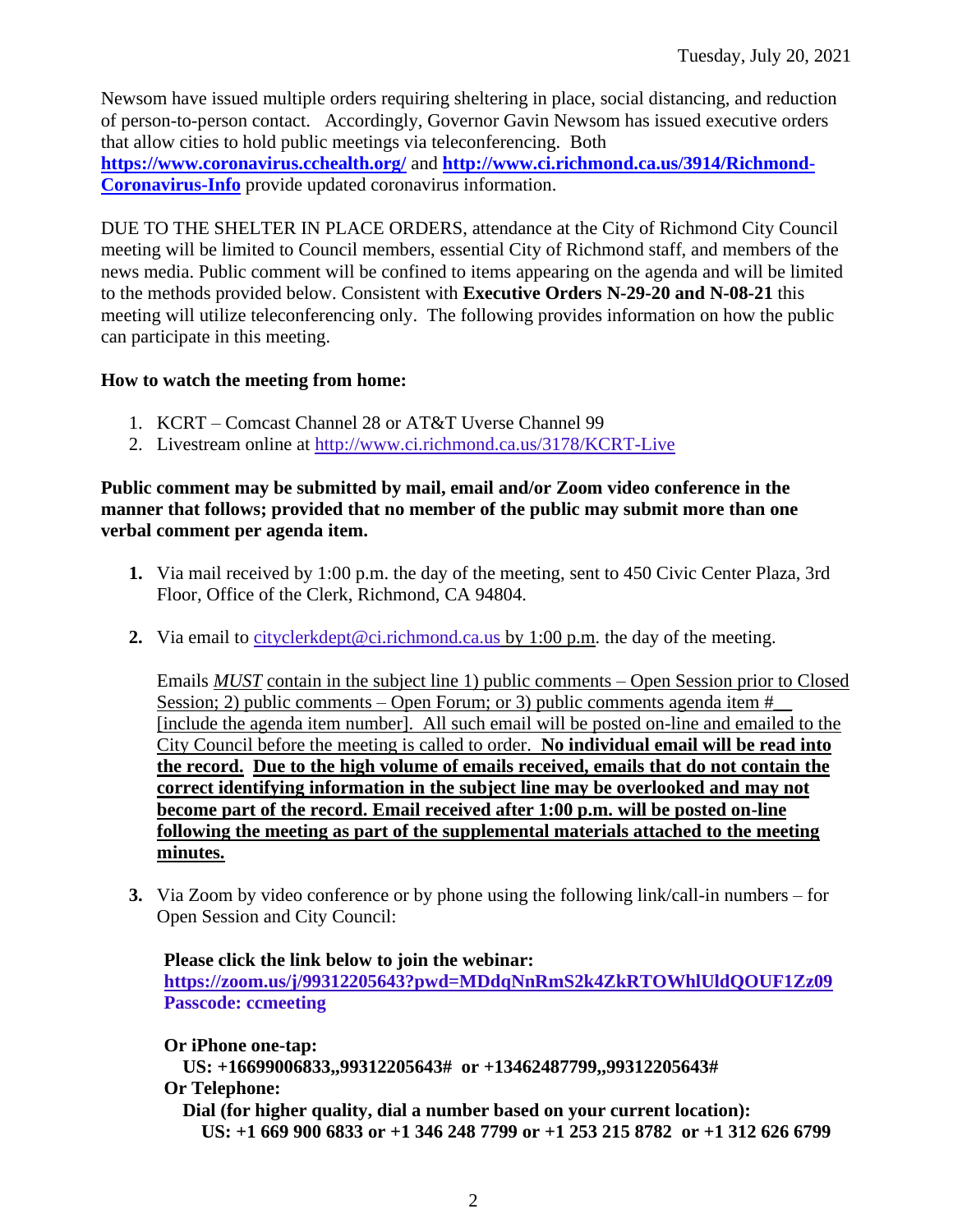# **or +1 929 205 6099 or +1 301 715 8592 Webinar ID: 993 1220 5643**

International numbers available: <https://zoom.us/u/aehrwCgISx>

a. To comment by video conference, click on the Participants button at the bottom of your screen and select the "Raise Your Hand" button to request to speak when Public Comment is being asked for. Speakers will be called upon in the order they select the "Raise Your Hand" feature. When called upon, press the unmute button. After the allotted time, you will then be re-muted.  $**$ 

b. To comment by phone, you will be prompted to "Raise Your Hand" by pressing "**\*9**" to request to speak when Public Comment is asked for. When called upon, you will be asked to unmuted by pressing \*6. After the allotted time, you will then be re-muted. Instructions of how to raise your hand by phone are available at: [https://support.zoom.us/hc/en-us/articles/201362663 -Joining-a-meeting-by-phone.](https://support.zoom.us/hc/en-us/articles/201362663) \*\*

### \*\***The mayor will announce the agenda item number and open public comment when appropriate. Individuals who would like to address the Council should raise their hand. The mayor will close public comment when public comment is concluded**.

**Open Forum for Public Comment:** Individuals who would like to address the City Council on matters not listed on the agenda or on items remaining on the consent calendar may do so under Open Forum.

*The City cannot guarantee that its network and/or the site will be uninterrupted. To ensure that the City Council receives your comments, you are strongly encouraged to submit your comments in writing in advance of the meeting.* 

### **Record of all public comments:**

All public comments will be considered a public record, put into the official meeting record. All public comments will be available after the meeting as supplemental materials and will be posted as an attachment to the meeting minutes when the minutes are posted: [http://www.ci.richmond.ca.us/Archive.aspx?AMID=31.](http://www.ci.richmond.ca.us/Archive.aspx?AMID=31)

# **Procedures for Removing Consent Calendar Items from the Consent Calendar**

Councilmembers and members of the public who wish to remove an item from the consent calendar must comply with the following procedures in order to remove an item from the consent calendar:

- 1. Telephone or email a City staff member who has knowledge of the subject matter by 2:00 p.m. on the day of meeting. Any staff member shown as an author of the agenda report for the particular item has knowledge of the subject matter and may be called.
- 2. Inform the City Clerk's Office by email at [cityclerkdept@ci.richmond.ca.us](mailto:cityclerkdept@ci.richmond.ca.us) or by phone at 510-620-6513, ext. 9, by 3:00 p.m. that they discussed the matter with staff with knowledge of the subject matter and that such Councilmember or member of the public, nonetheless, desires the item to be removed from the consent calendar for discussion.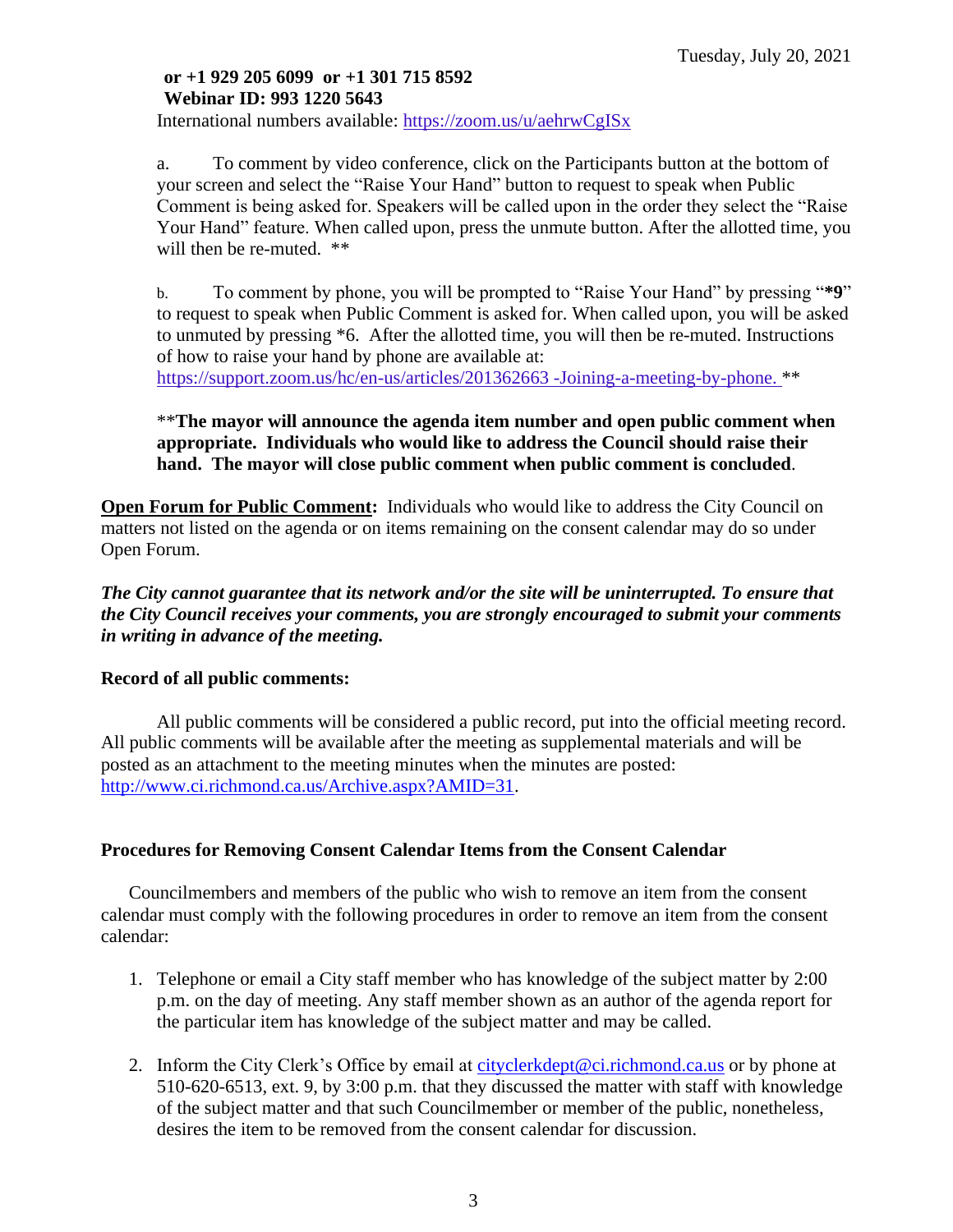Staff will be informed by the City Clerk's Office as soon as reasonably practicable after notice of the request to remove the item from the consent calendar. Staff may attend the meeting remotely.

### **Accessibility for Individuals with Disabilities**

Upon request, the City will provide for written agenda materials in appropriate alternative formats, or disability-related modification or accommodation, including auxiliary aids or services and sign language interpreters, to enable individuals with disabilities to participate in and provide comments at/related to public meetings. Please submit a request, including your name, phone number and/or email address, and a description of the modification, accommodation, auxiliary aid, service or alternative format requested at least two days before the meeting. Requests should be emailed to [cityclerkdept@ci.richmond.ca.us](mailto:cityclerkdept@ci.richmond.ca.us) or submitted by phone at 510-620-6513, ext. 9, or 510-620-6509. Requests made by mail to City Clerk's Office, City Council meeting, 450 Civic Center Plaza, Richmond, CA 94804 must be received at least two days before the meeting. Requests will be granted whenever possible and resolved in favor of accessibility.

### **Effect of Advisory on In-person public participation**

During the pendency of the **Executive Orders N-29-20 and N-08-21**, the language in this Advisory portion of the agenda supersedes any language below in the meeting procedures contemplating inperson public comment.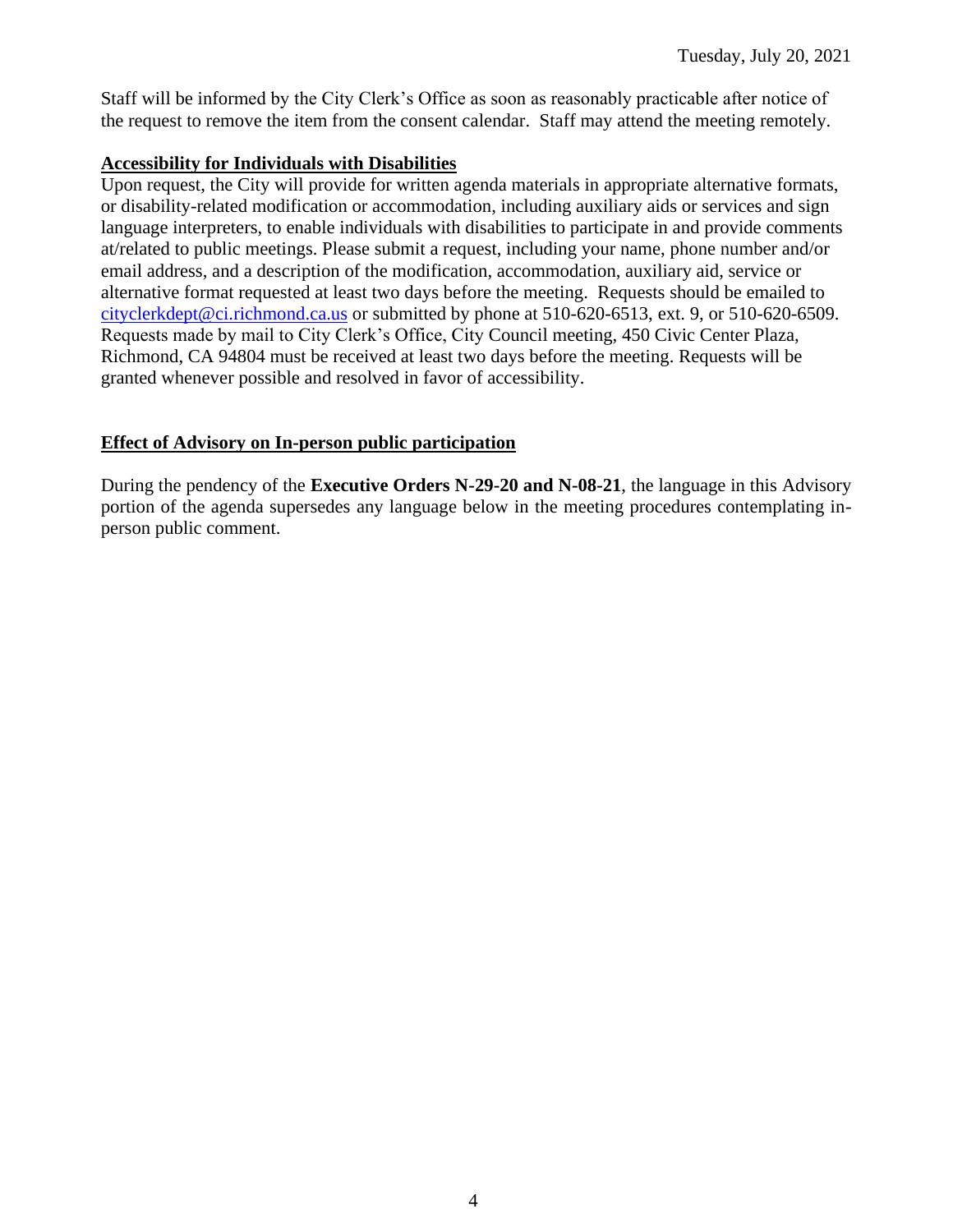# **MEETING PROCEDURES**

The City of Richmond encourages community participation at its City Council meetings and has established procedures that are intended to accommodate public input in a timely and time-sensitive way. As a courtesy to all members of the public who wish to participate in City Council meetings, please observe the following procedures:

**PUBLIC COMMENT ON AGENDA ITEMS:** Anyone who desires to address the City Council on items appearing on the agenda must complete and file a pink speaker's card with the City Clerk **prior** to the City Council's consideration of the item. Once the City Clerk has announced the item, no person shall be permitted to speak on the item other than those persons who have submitted their names to the City Clerk. Your name will be called when the item is announced for discussion. **Each speaker will be allowed up to TWO (2) MINUTES to address the City Council on NON-PUBLIC HEARING items listed on the agenda. Speakers are allowed up to THREE (3) minutes on PUBLIC HEARING items.**

**CONSENT CALENDAR:** Consent Calendar items are considered routine and will be enacted, approved or adopted by one motion unless a request for removal for discussion or explanation is received from the audience or the City Council. A member of the audience requesting to remove an item from the consent calendar that is sponsored by City staff must first complete a speaker's card and discuss the item with a City staff person who has knowledge of the subject material **prior** to filing the card with the City Clerk and **prior** to the City Council's consideration of Agenda Review. Councilmembers who request to remove an item from the consent calendar must do so during Agenda Review. An item removed from the Consent Calendar may be placed anywhere on the agenda following the City Council's agenda review.

**CONDUCT AT MEETINGS:** Richmond City Council meetings are limited public forums during which the City strives to provide an open, safe atmosphere and promote robust public debate. Members of the public, however, must comply with state law, as well as the City's laws and procedures and may not actually disrupt the orderly conduct of these meetings. The public, for example, may not shout or use amplifying devices, must submit comment cards and speak during their allotted time, may not create a physical disturbance, may not speak on matters unrelated to issues within the jurisdiction of the City Council or the agenda item at hand, and may not cause immediate threats to public safety.

**CITY HARASSMENT POLICY:** The City invites public comment and critique about its operations, including comment about the performance of its public officials and employees, at the public meetings of the City Council and boards and commissions. However, discriminatory or harassing comments about or in the presence of City employees, even comments by third parties, may create a hostile work environment, if severe or pervasive. The City prohibits harassment against an applicant, employee, or contractor on the basis of race, religious creed, color, national origin, ancestry, physical disability, medical condition, mental disability, marital status, sex (including pregnancy, childbirth, and related medical conditions), sexual orientation, gender identity, age or veteran status, or any other characteristic protected by federal, state or local law. In order to acknowledge the public's right to comment on City operations at public meetings, which could include comments that violate the City's harassment policy if such comments do not cause an actual disruption under the Council Rules and Procedures, while taking reasonable steps to protect City employees from discrimination and harassment, City Boards and Commissions shall adhere to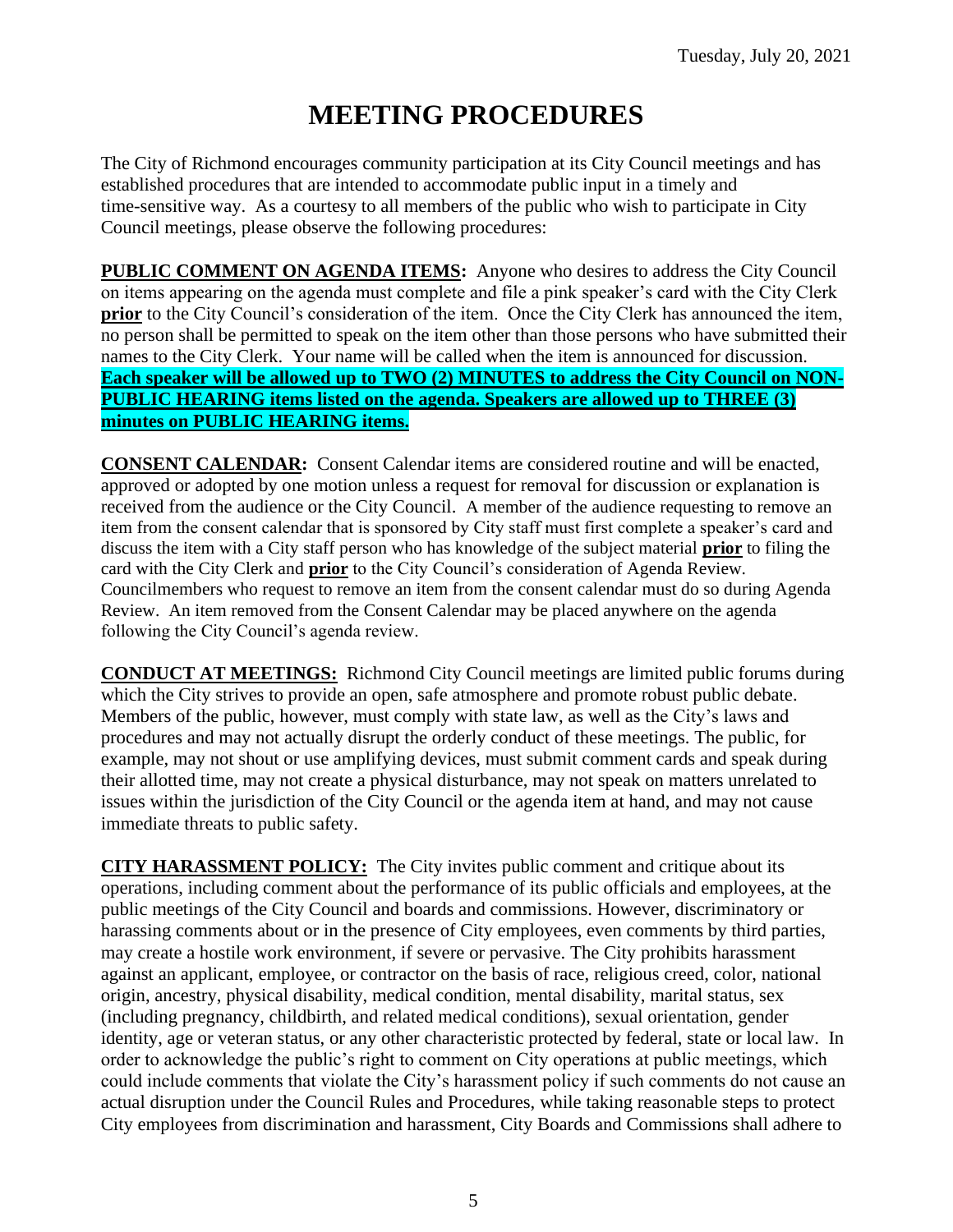the following procedures. If any person makes a harassing remark at a public meeting that violates the above City policy prohibiting harassment, the presiding officer of the meeting may, at the conclusion of the speaker's remarks and allotted time: (a) remind the public that the City's Policy Regarding Harassment of its Employees is contained in the written posted agenda; and (b) state that comments in violation of City policy are not condoned by the City and will play no role in City decisions. If any person makes a harassing remark at a public meeting that violates the above City policy, any City employee in the room who is offended by remarks violating the City's policy is excused from attendance at the meeting. No City employee is compelled to remain in attendance where it appears likely that speakers will make further harassing comments. If an employee leaves a City meeting for this reason, the presiding officer may send a designee to notify any offended employee who has left the meeting when those comments are likely concluded so that the employee may return to the meeting. The presiding officer may remind an employee or any council or board or commission member that he or she may leave the meeting if a remark violating the City's harassment policy is made. These procedures supplement the Council Rules and Procedures relating to disruption of orderly conduct at Council meetings.

Any law enforcement officer on duty or whose service is commanded by the presiding officer shall be Sergeant-at-Arms of the Council meetings. He/she, or they, shall carry out all orders and instructions given by the presiding officer for the purpose of maintaining order and decorum at the Council meetings (City Council Rules of Procedure and Order Section III F, RMC Section 2.12.030).

**\*\*\*\*\*\*\*\*\*\*\*\*\*\*\*\*\*\*\*\*\*\*\*\*\*\*\*\*\*\*\*\*\*\*\*\*\*\*\*\*\*\*\*\*\*\*\*\*\*\*\*\*\*\*\*\*\*\***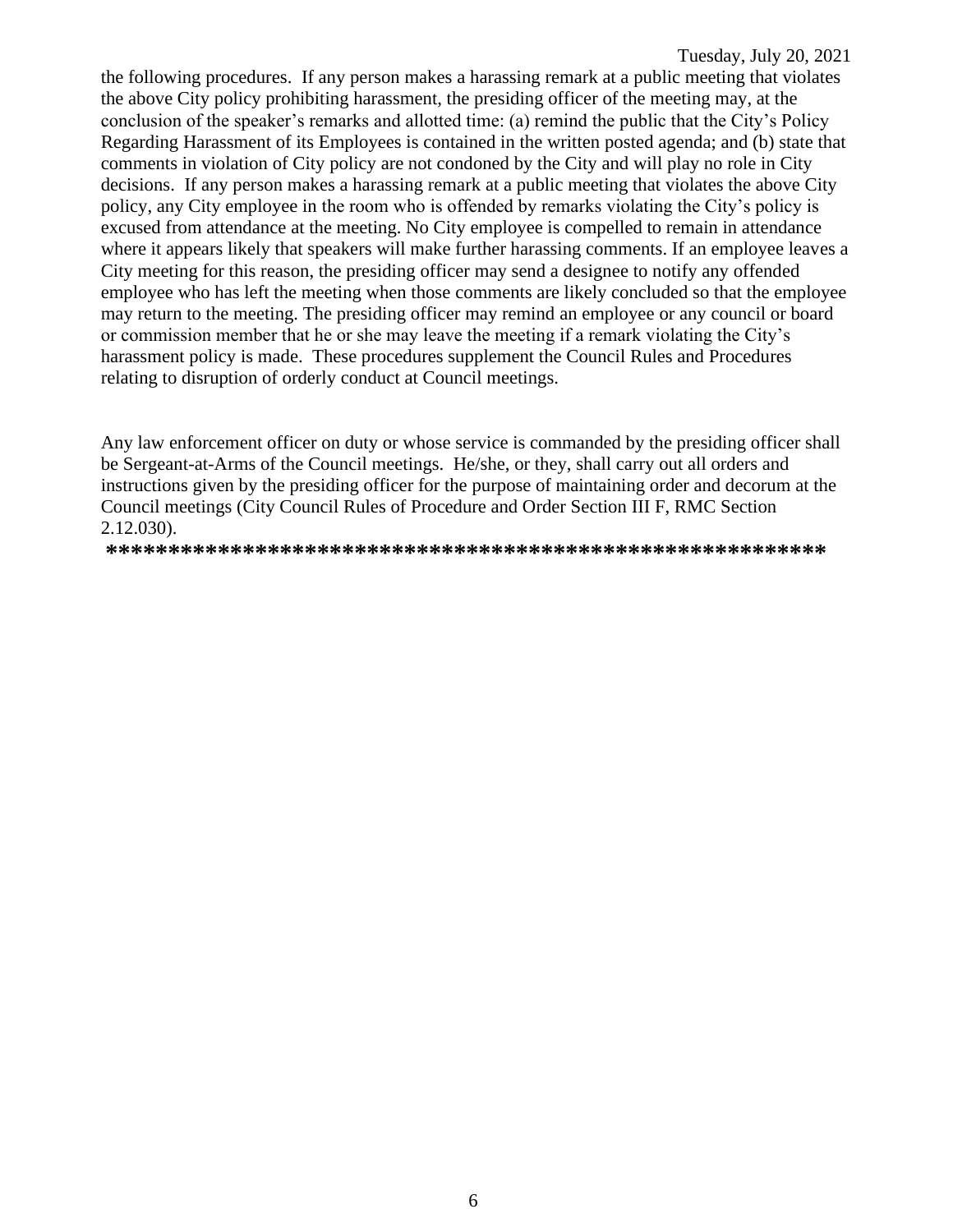# **OPEN SESSION TO HEAR PUBLIC COMMENT BEFORE CLOSED SESSION**

5:00 p.m.

## **A. ROLL CALL**

# **CLOSED SESSION**

### **CITY COUNCIL**

CONFERENCE WITH LEGAL COUNSEL - EXISTING LITIGATION (paragraph (1) of Subdivision [d] of Government Code Section 54956.9):

Luis Padilla, et al. v. City of Richmond Michael Davis v. City of Richmond, et al.

CONFERENCE WITH LABOR NEGOTIATORS (Government Code Section 54957.6):

Agency Representatives: Jack Hughes Employee organizations:

- 1. SEIU Local 1021 Full Time Unit
- 2. SEIU Local 1021 Part Time Unit
- 3. IFPTE Local 21 Mid-Level Management Unit
- 4. IFPTE Local 21 Executive Management Unit
- 5. Richmond Police Officers Association RPOA
- 6. Richmond Police Management Association RPMA
- 7. IAFF Local 188
- 8. Richmond Fire Management Association RFMA

### **B. PUBLIC COMMENT BEFORE CLOSED SESSION**

#### **C. ADJOURN TO CLOSED SESSION**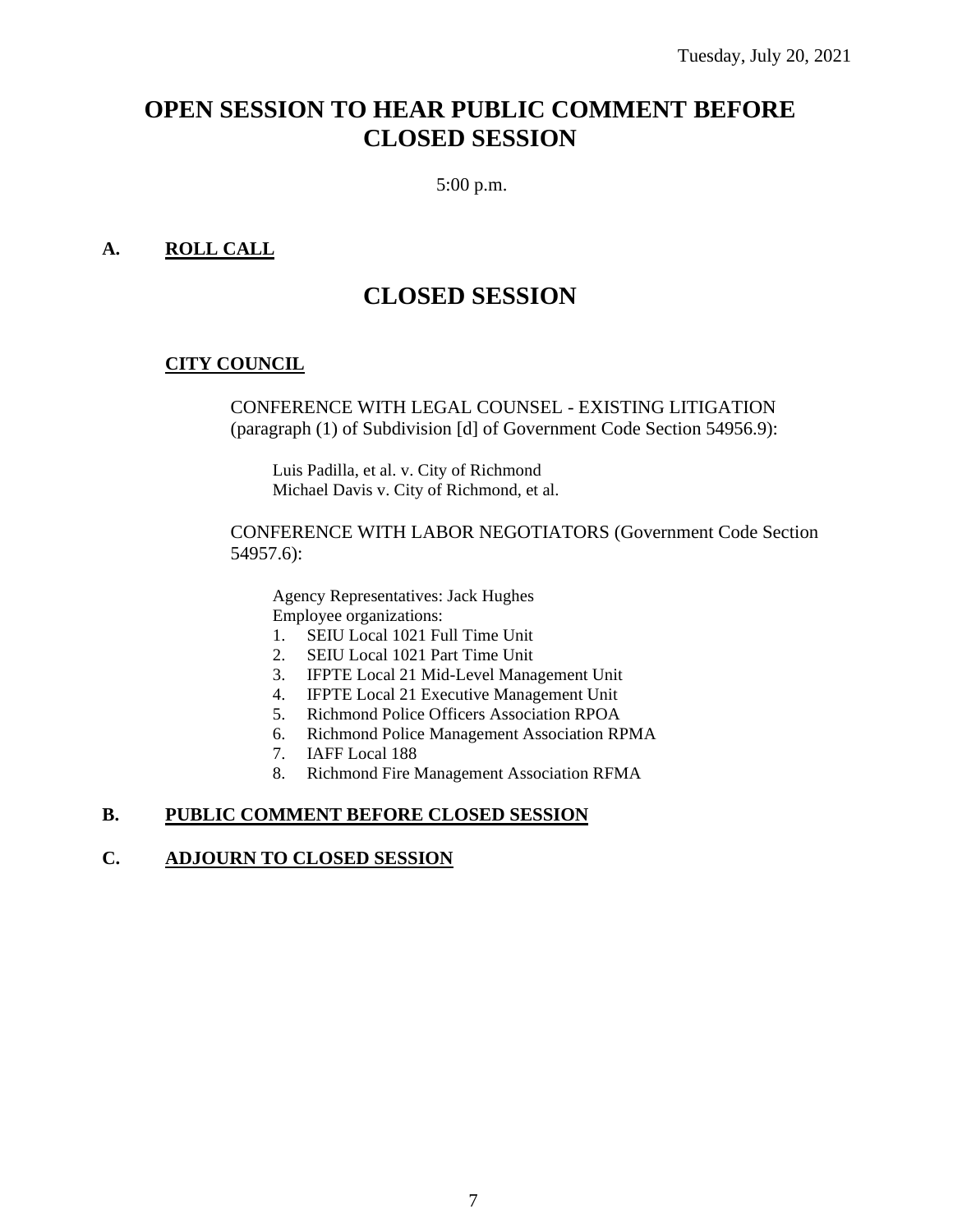# **REGULAR MEETING OF THE RICHMOND CITY COUNCIL**

6:30 p.m.

- **A. ROLL CALL**
- **B. PUBLIC COMMENT INSTRUCTIONAL VIDEO**
- **C. STATEMENT OF CONFLICT OF INTEREST**
- **D. AGENDA REVIEW**
- **E. REPORT FROM THE CITY ATTORNEY OF FINAL DECISIONS MADE DURING CLOSED SESSION**
- **F. REPORT FROM THE CITY MANAGER**
- **G. REPORT FROM POLICE CHIEF**
- **H. OPEN FORUM FOR PUBLIC COMMENT**

### **I. CITY COUNCIL CONSENT CALENDAR**

- **I-1.** AUTHORIZE the city manager to execute Supplement No. 4 to the Master Funding Agreement between the Metropolitan Transportation Commission and the City of Richmond for a total amount of \$347, 851.12 and term expiration of December 31, 2024; ACCEPT and APPROPRIATE the grant funds; and APPROVE a contract with NEMA Construction in an amount not to exceed \$86,205 and a three-year contract with Envoy Technologies, Inc. in an amount not to exceed \$229,146.12 - Library and Community Services Department (LaShonda White/ Denée Evans 510-621-1718).
- **I-2.** APPROVE an amendment to the contract with The Glen Price Group to develop proposal content, drafts, and attachments necessary to submit final copies of grant applications to various agencies and organizations by the agreed-upon target dates. The contract term will be extended through June 30, 2022, and the contract amount will be increased by \$75,000 for a total contract amount not to exceed \$330,000 - Library and Community Services Department (LaShonda White/Jim Nantell 510-307-8062/Charita Patterson 510-307-8018).
- **I-3.** INTRODUCE an ordinance (first reading) setting the tax rate for the Tax Override Pension Fund for Fiscal Year 2021-2022 at 0.14% – Finance Department (Anil Comelo 510-620-6600/Antonio Banuelos 510-620-6741).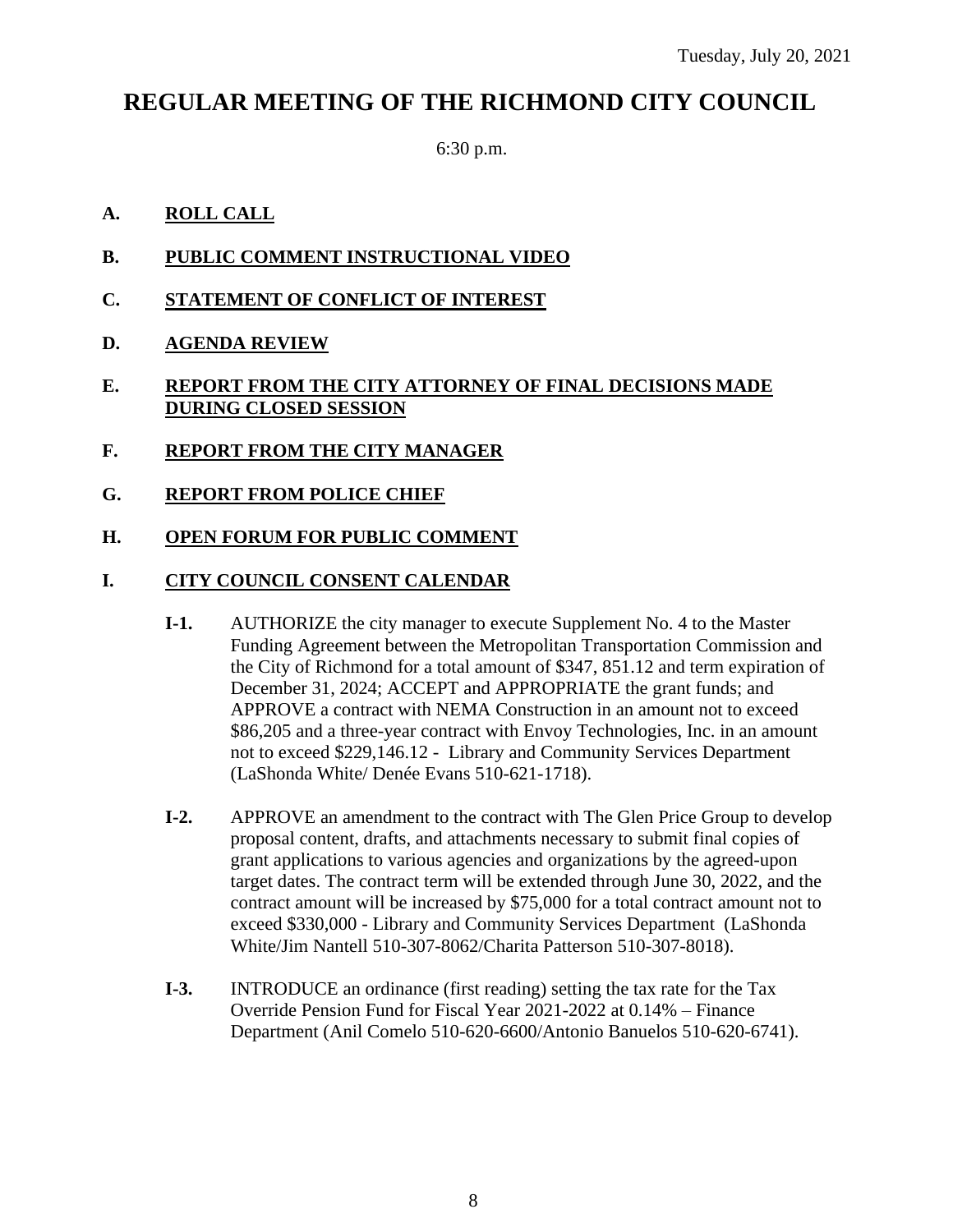- **I-4.** RECEIVE a written update regarding the steps taken to ensure compliance with the Sanctuary City Contracting and Investment Policy Ordinance and request a waiver for Motorola since there are no other reasonable alternatives and Westlaw until the contract expires in July 2022 - Finance Department (Anil Comelo 510- 620-6600/Antonio Banuelos 510-620-6741/Ofelia Alvarez 510-620-6699).
- **I-5.** APPROVE a \$90,000 amendment to the legal services agreement with the law firm of Burke Williams & Sorensen, LLP for services rendered from April 1, 2021, through June 30, 2023 for the Hacienda Project and other RHA projects - City Attorney's Office (Teresa L. Stricker 510-620-6509).
- **I-6.** ADOPT an ordinance (second reading) adding Chapter 11.103 entitled "Tenant Anti-Harassment Ordinance" to the Richmond Municipal Code - Councilmembers Gayle McLaughlin (510-620-6636) and Melvin Willis (510- 412-2050).
- **I-7.** APPROVE the minutes of the June 15 and 22, 2021, regular meetings, June 21, 2021, special meeting, and June 29, 2021, joint special meeting of the City Council - City Clerk's Office (Pamela Christian 510-620-6513).
- **I-8.** DESIGNATE Mayor Tom Butt as voting delegate and Eduardo Martinez as an alternate to represent the City of Richmond at the Annual Business Meeting of the League of California Cities' 2021 Annual Conference, to be held in Sacramento at the Safe Credit Union Convention Center, Wednesday, September 22 through Friday, September 24, 2021 - City Clerk's Office (Pamela Christian 510-620-6513).
- **I-9.** ADOPT a resolution allowing the City of Richmond to levy the property tax rolls of property owners subject to assessment under the Downtown Richmond Property and Business Improvement District (DRPBID) on the annual 2021- 2022 property tax rolls - City Manager's Office (Shasa Curl/Thomas Omolo 510- 620-6512).
- **I-10.** APPROVE a three-year contract in the amount of \$345,000 with an additional one-year extension option of \$100,000 with Groundwork Richmond to function as the Urban Forestry Project Administrator. The contract term for three years will be from July 1, 2021, to June 30, 2024 - Public Works Department (Joe Leach 510-620-5478/Greg Hardesty 510-620-6920).
- **I-11.** APPROVE the enrollment of the City of Richmond as a participant of the State of California Department of General Services and WEX Bank Service Agreement for fuel card processing for the duration of the term ending on June 30, 2025, in amount not to exceed \$140,000 per fiscal year - Public Works Department (Joe Leach 510-620-5478).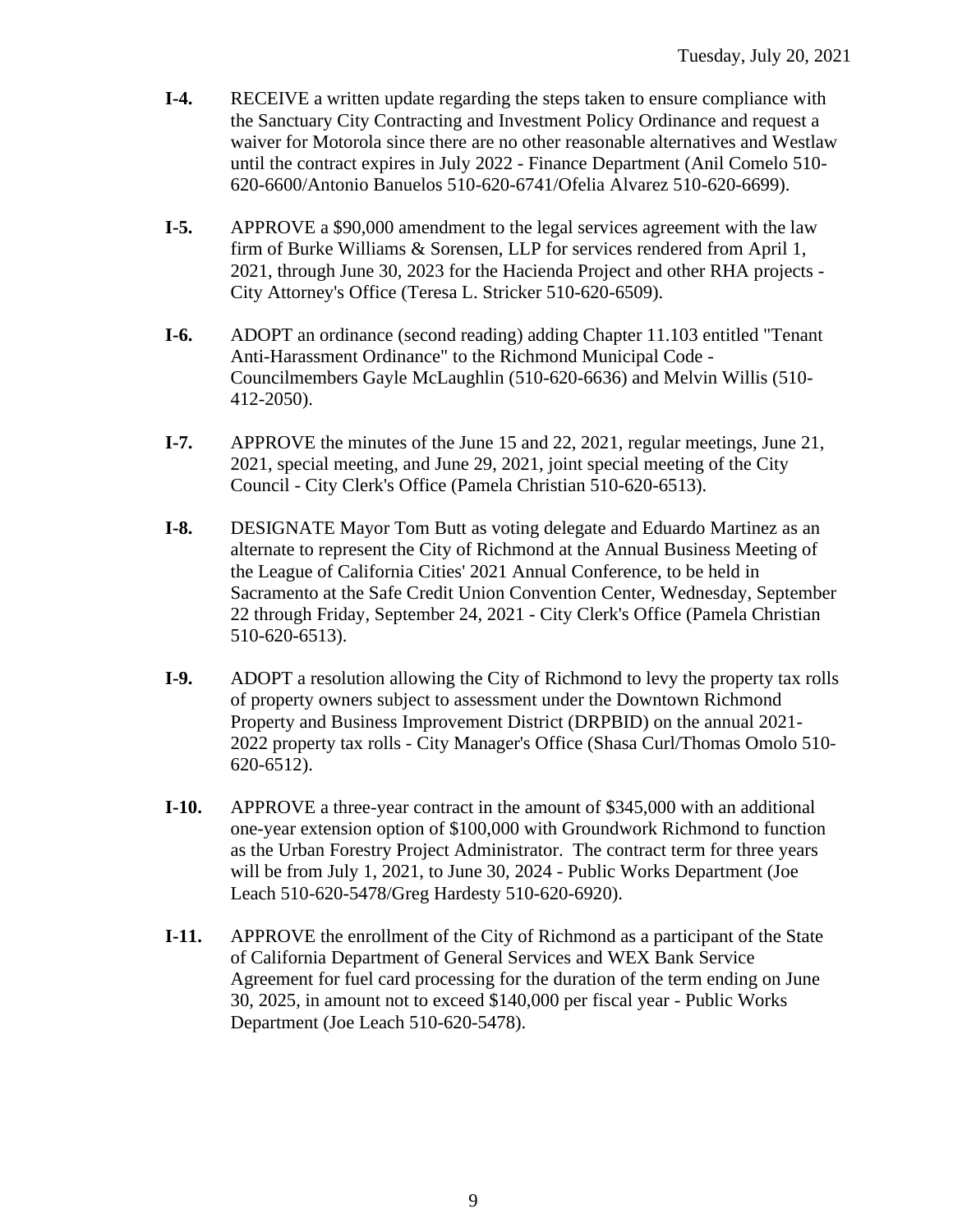- **I-12.** ADOPT a resolution appropriating funds from the Wastewater Fund Balance and APPROVE a sole source purchase from WECO Industries for the purchase of a Cues® Mini Portable TV System MPLUS XL+ in the amount not to exceed \$44,663.42 [equipment costs of \$40,603.11 plus 10 percent mark-up of \$4,060.31] - Public Works Department (Joe Leach 510-620-5478/Mary Phelps 510-621-1269).
- **I-13.** ADOPT a resolution appropriating funds from the Wastewater Fund and APPROVE a sole-source purchase from Peninsular Technologies for the purchase of PipeTech® Software Upgrade in an amount not to exceed \$22,423 - Public Works Department (Joe Leach 510-620-5478 / Mary Phelps 510-621- 1269).
- **I-14.** APPROVE extending the existing Wastewater Program On-Call Emergency Contract with Bay Hawk Inc. for an additional six months or until a new contract is in place and in accordance with the Veolia Master Service Agreement prices dated May 13, 2018 - Public Works Department (Joe Leach 510-620-5486).
- **I-15.** APPROVE a two-year contract for vehicle body repairs on an as needed basis with (1) Andy's Auto Body, (2) RC Racing & Restoration, Corp., and (3) Falcon Collision Repair, Inc., in an amount not to exceed \$50,000 per vendor for each fiscal year - Public Works Department (Joe Leach 510-620-5478)
- **I-16.** ADOPT a resolution authorizing the execution of a sole-source construction contract with Ghilotti Bros., Inc., for construction of portions of Phase I of the Richmond Wellness Trail Project, in an amount not to exceed \$300,000 - Public Works Department (Joe Leach 510-620-5478/Tawfic Halaby 510-621-1612).
- **I-17.** REVIEW the Grant Management Policy and ADOPT a resolution approving the policy for Fiscal Year 2021-22 - Public Works Department (Joe Leach 510-620- 5478).
- **I-18.** ADOPT a resolution authorizing the city manager to execute reoccurring contracts for Fiscal Year 2021-22 with Contra Costa County, Stege Sanitary District, West County Wastewater District, and the State of California Water Resources Control Board at an aggregate annual amount of \$977,297. The execution of these contracts shall not exceed the limits as set forth for the following: Contra Costa County North Richmond Storm Drain Pump Station - \$75,000; Contra Costa County Clean Water Program - \$365,000; California Water Resources Control Board - WWTP National Pollutant Discharge Elimination System (NPDES) - \$125,000; California Water Resources Control Board - City of Richmond Stormwater NPDES permit - \$37,500; California Water Resources Control Board - Sanitary Sewer Overflow Waste Discharge Requirement (SSO - WDR) Permit - \$37,500; West County Agency - \$304,712; Stege Sanitary District Sewer Use Fees Joint Powers Agreement (JPA) - \$32,585 - Public Works Department (Joe Leach 510-620-5478/Mary Phelps 510-621- 1269).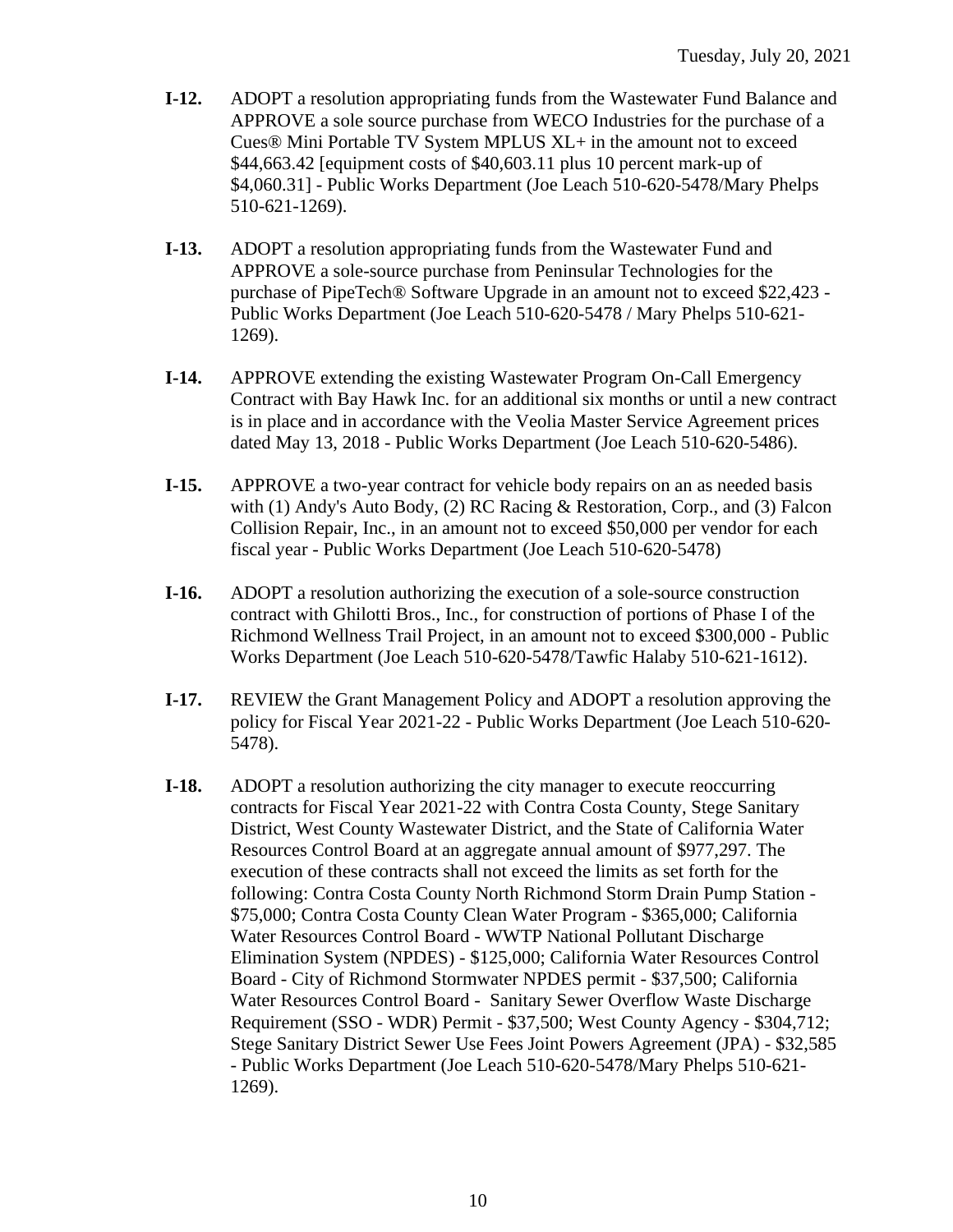- **I-19.** ADOPT a resolution authorizing the city manager to execute an emergency contract with Bay Hawk, Inc., to demolish the City-owned building located at 824 Macdonald Avenue, in an amount not to exceed \$100,000 - Public Works Department (Joe Leach 510-620-5478/Tawfic Halaby 510-621-1612).
- **I-20.** APPROVE funding for a month-to-month lease with North Richmond Properties, Inc. for both trailers and to continue leasing space to store containers and landscaping equipment, in an amount not to exceed \$31,182 - Public Works Department (Joe Leach 510-620-5478/Greg Hardesty 510-620-6920).
- **I-21.** APPROVE a legal services agreement in the amount of \$80,000 with Oppenheimer Investigations Group LLP to conduct personnel investigations and a first amendment in an amount of \$40,000 to an existing legal services agreement with the law firm of Bertrand, Fox, Elliot, Osman & Wenzel for a total contract amount of \$50,000 to provide ongoing labor and employment legal advice to the Human Resources Department - Human Resources Department (Marc Fox 510-620-6602).
- **I-22.** APPROVE the Fifth Amendment to Lease Agreement with New Cingular Wireless PCS, LLC, (d/b/a AT&T Mobility) to authorize the installation of a backup generator, modify the equipment on the roof and in the basement, add optional extension terms and increase the monthly base rent by \$1,748 - Information Technology Department (Sue Hartman 510-620-6874).
- **I-23.** AUTHORIZE the city manager or designee to enter into a Cooperative Funding Agreement with the East Bay Regional Park District to construct the Point Molate Bay Trail Project - Community Development Department (Lina Velasco 510-620-6706).
- **I-24.** APPROVE an amendment to the legal services agreement with the law firm of Burke, Williams &Sorensen, LLP for services rendered from July 1, 2021 through June 30, 2023 for general municipal and personnel matters - City Attorney's Office (Teresa L. Stricker 510-620-6509).
- **I-25.** APPROVE the legal services agreement with the law firm of Best, Best & Krieger for services rendered from April 1, 2021, through June 30, 2023, for general municipal matters - City Attorney's Office (Teresa L. Stricker 510-620- 6509).
- **I-26.** APPROVE a three-year sole-source contract with Motorrad LLC to provide ongoing maintenance and repair services for the police department's motorcycle fleet, at a cost not to exceed \$75,000 (\$25,000 per year) from July 1, 2021, to June 30, 2024 - Police Department (Chief Bisa French 510-621-1802).
- **I-27.** APPROVE a three-year contract for bulk oil and lubricants delivery with Hunt & Sons, Inc., in an amount not to exceed \$90,000 - Public Works Department (Joe Leach 510-620-5478).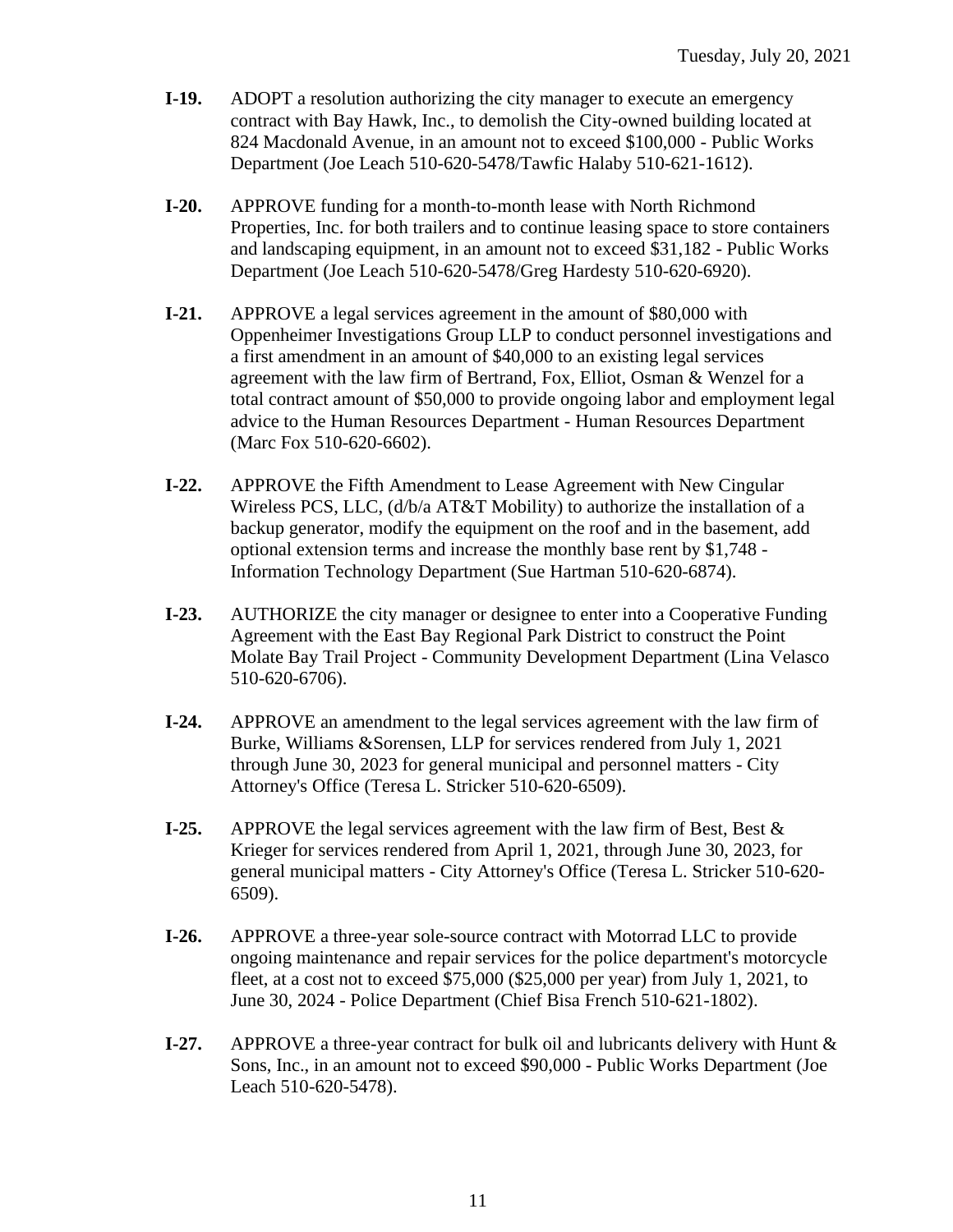**I-28.** AUTHORIZE and DIRECT staff to execute a one-year sole source contract for \$983,975 (already approved by the City Council as part of the Reimagining Public Safety Initiative) with SOS/Rebuilding Together East Bay North for funding the SOS! Streets Team - Councilmembers Gayle McLaughlin (510-620- 6636) and Claudia Jimenez (510-620-6565).

# **J. PUBLIC HEARINGS**

- **J-1.** HOLD a public hearing relating to the proposed issuance of revenue bonds by the California Municipal Finance Authority ("CMFA"), in an amount not to exceed \$43,000,000, for the benefit of the Barrett Terrace Housing, LP, for the acquisition, rehabilitation, and improvement of a 115-unit affordable multifamily rental housing facility located at 700 Barrett Avenue; and ADOPT a resolution approving the issuance of the bonds by the CMFA for the sole purpose of satisfying Tax Equity and Fiscal Responsibility Act requirements - Community Development Department (Lina Velasco 510-620-6706).
- **J-2. CONTINUED TO JULY 27, 2021** HOLD a public hearing and ADOPT a resolution approving a report of sewer service charges for Fiscal Year 2021-22 allowing for the sanitary and stormwater fees to be collected on the annual 2021- 22 tax rolls.

# **K. COUNCIL AS A WHOLE**

- **K-1.** DIRECT staff to draft amendments to Richmond Municipal Code Chapter 11.05 (Fireworks Ordinance) that strengthens the City's ability to enforce the Fireworks Ordinance and return by the end of July with a first reading of an amended ordinance - Office of the Mayor (Mayor Tom Butt 510-620-6503) and Councilmember Nathaniel Bates (510-620-6743). **This item was continued from the June 15, 2021, and July 6, 2021, meetings.**
- **K-2.** DISCUSS and PROVIDE direction to staff to draft an ordinance to establish stronger penalties to deter and/or prevent unauthorized auto sideshows in Richmond - Councilmember Nathaniel Bates (510-620-6743).
- **K-3.** DIRECT staff (city attorney) to review University of California Berkeley's research, the City Charter and other relevant legal authority to determine if the City Council has the authority to extend voting rights to undocumented Richmond residents to participate in local elections and, upon completion, DIRECT staff to present their findings to Council and, if authority exists, agendize an item for Council to consider such voting rights extension - Councilmember Claudia Jimenez (510-620-6565), Councilmember Eduardo Martinez (510-620-6593) and Vice Mayor Demnlus Johnson III (510-620-6568). **This item was continued from the July 6, 2021, meeting.**